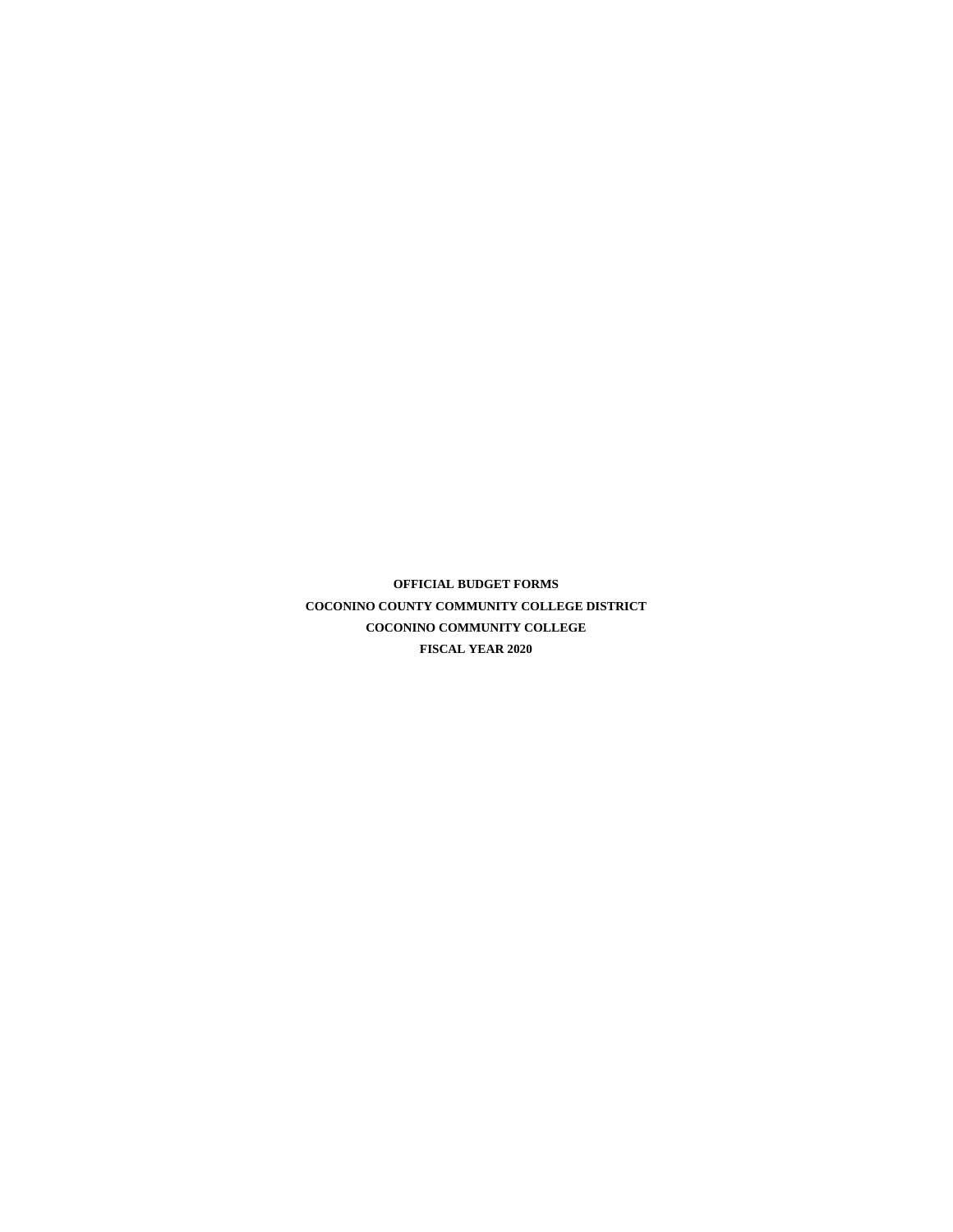## **COCONINO COUNTY COMMUNITY COLLEGE DISTRICT COCONINO COMMUNITY COLLEGE BUDGET FOR FISCAL YEAR 2020 SUMMARY OF BUDGET DATA**

|     |                                                                |                                                                                               |                       |                       |                  | <b>Increase/Decrease</b><br><b>From Budget 2019</b><br>To Budget 2020 |  |  |  |  |  |  |  |  |  |
|-----|----------------------------------------------------------------|-----------------------------------------------------------------------------------------------|-----------------------|-----------------------|------------------|-----------------------------------------------------------------------|--|--|--|--|--|--|--|--|--|
|     |                                                                |                                                                                               | <b>Budget</b><br>2020 | <b>Budget</b><br>2019 | <b>Amount</b>    | $\frac{0}{0}$                                                         |  |  |  |  |  |  |  |  |  |
| I.  |                                                                | <b>CURRENT GENERAL AND PLANT FUNDS</b>                                                        |                       |                       |                  |                                                                       |  |  |  |  |  |  |  |  |  |
|     | А.                                                             | Expenditures:                                                                                 |                       |                       |                  |                                                                       |  |  |  |  |  |  |  |  |  |
|     |                                                                | <b>Current General Fund</b>                                                                   | 20,263,825            | \$<br>20,001,218      | \$<br>262,607    | 1.3%                                                                  |  |  |  |  |  |  |  |  |  |
|     |                                                                | <b>Unexpended Plant Fund</b>                                                                  | 565,190               | 573,645               | (8, 455)         | $-1.5%$                                                               |  |  |  |  |  |  |  |  |  |
|     |                                                                | Retirement of Indebtedness Plant Fund                                                         |                       | 2,209,236             | (2,209,236)      | $-100.0%$                                                             |  |  |  |  |  |  |  |  |  |
|     |                                                                | <b>TOTAL</b>                                                                                  | 20,829,015            | 22,784,099            | (1,955,084)      | $-8.6%$                                                               |  |  |  |  |  |  |  |  |  |
|     | <b>B.</b>                                                      | Expenditures Per Full-Time Student Equivalent (FTSE):                                         |                       |                       |                  |                                                                       |  |  |  |  |  |  |  |  |  |
|     |                                                                | <b>Current General Fund</b>                                                                   | 10,239 / FTSE<br>S    | \$<br>9,733 /FTSE     | 506 / FTSE<br>\$ | 5.2%                                                                  |  |  |  |  |  |  |  |  |  |
|     |                                                                | Unexpended Plant Fund                                                                         | 286 / FTSE            | $279$ /FTSE<br>\$     | \$               | 2.3%<br>$6$ /FTSE                                                     |  |  |  |  |  |  |  |  |  |
|     |                                                                | Projected FTSE Count                                                                          | 1,979                 | 2,055                 |                  |                                                                       |  |  |  |  |  |  |  |  |  |
| Π.  | TOTAL ALL FUNDS ESTIMATED PERSONNEL COMPENSATION               |                                                                                               |                       |                       |                  |                                                                       |  |  |  |  |  |  |  |  |  |
|     |                                                                | <b>Employee Salaries and Hourly Costs</b>                                                     | 11,768,792<br>\$      | \$<br>11,583,792      | \$<br>185,000    | 1.6%                                                                  |  |  |  |  |  |  |  |  |  |
|     |                                                                | <b>Retirement Costs</b>                                                                       | 1,211,621             | 1,158,782             | 52.839           | 4.6%                                                                  |  |  |  |  |  |  |  |  |  |
|     |                                                                | <b>Healthcare Costs</b>                                                                       | 1,127,940             | 1,067,922             | 60,018           | 5.6%                                                                  |  |  |  |  |  |  |  |  |  |
|     |                                                                | <b>Other Benefit Costs</b>                                                                    | 1,722,582             | 1,702,730             | 19,852           | 1.2%                                                                  |  |  |  |  |  |  |  |  |  |
|     |                                                                | <b>TOTAL</b>                                                                                  | 15,830,935            | \$<br>15,513,226      | 317,709          | 2.0%                                                                  |  |  |  |  |  |  |  |  |  |
| Ш.  | SUMMARY OF PRIMARY AND SECONDARY PROPERTY TAX LEVIES AND RATES |                                                                                               |                       |                       |                  |                                                                       |  |  |  |  |  |  |  |  |  |
|     | А.                                                             | <b>Amount Levied:</b>                                                                         |                       |                       |                  |                                                                       |  |  |  |  |  |  |  |  |  |
|     |                                                                | Primary Tax Levy                                                                              | 8,408,362<br>\$       | \$<br>8,185,715       | \$<br>222,647    | 2.7%                                                                  |  |  |  |  |  |  |  |  |  |
|     |                                                                | Secondary Tax Levy                                                                            |                       | 2,102,295             | (2,102,295)      | $-100.0\%$                                                            |  |  |  |  |  |  |  |  |  |
|     |                                                                | <b>TOTAL LEVY</b>                                                                             | 8,408,362             | \$<br>10,288,010      | (1,879,648)      | $-18.3%$                                                              |  |  |  |  |  |  |  |  |  |
|     | <b>B.</b>                                                      | Rates Per \$100 Net Assessed Valuation:                                                       |                       |                       |                  |                                                                       |  |  |  |  |  |  |  |  |  |
|     |                                                                | Primary Tax Rate                                                                              | 0.4592                | 0.4741                | (0.0149)         | $-3.1%$                                                               |  |  |  |  |  |  |  |  |  |
|     |                                                                | Secondary Tax Rate                                                                            |                       | 0.1218                | (0.1218)         | $-100.0\%$                                                            |  |  |  |  |  |  |  |  |  |
|     |                                                                | <b>TOTAL RATE</b>                                                                             | 0.4592                | 0.5959                | (0.1367)         | $-22.9%$                                                              |  |  |  |  |  |  |  |  |  |
| IV. |                                                                | MAXIMUM ALLOWABLE PRIMARY PROPERTY TAX LEVY FOR FISCAL YEAR 2020 PURSUANT TO A.R.S. §42-17051 |                       |                       |                  | 8,408,362<br>\$.                                                      |  |  |  |  |  |  |  |  |  |

V. AMOUNT RECEIVED FROM PRIMARY PROPERTY TAXES IN FISCAL YEAR 2019 IN EXCESS OF THE MAXIMUM ALLOWABLE AMOUNT AS CALCULATED PURSUANT TO A.R.S. §42-17051 \$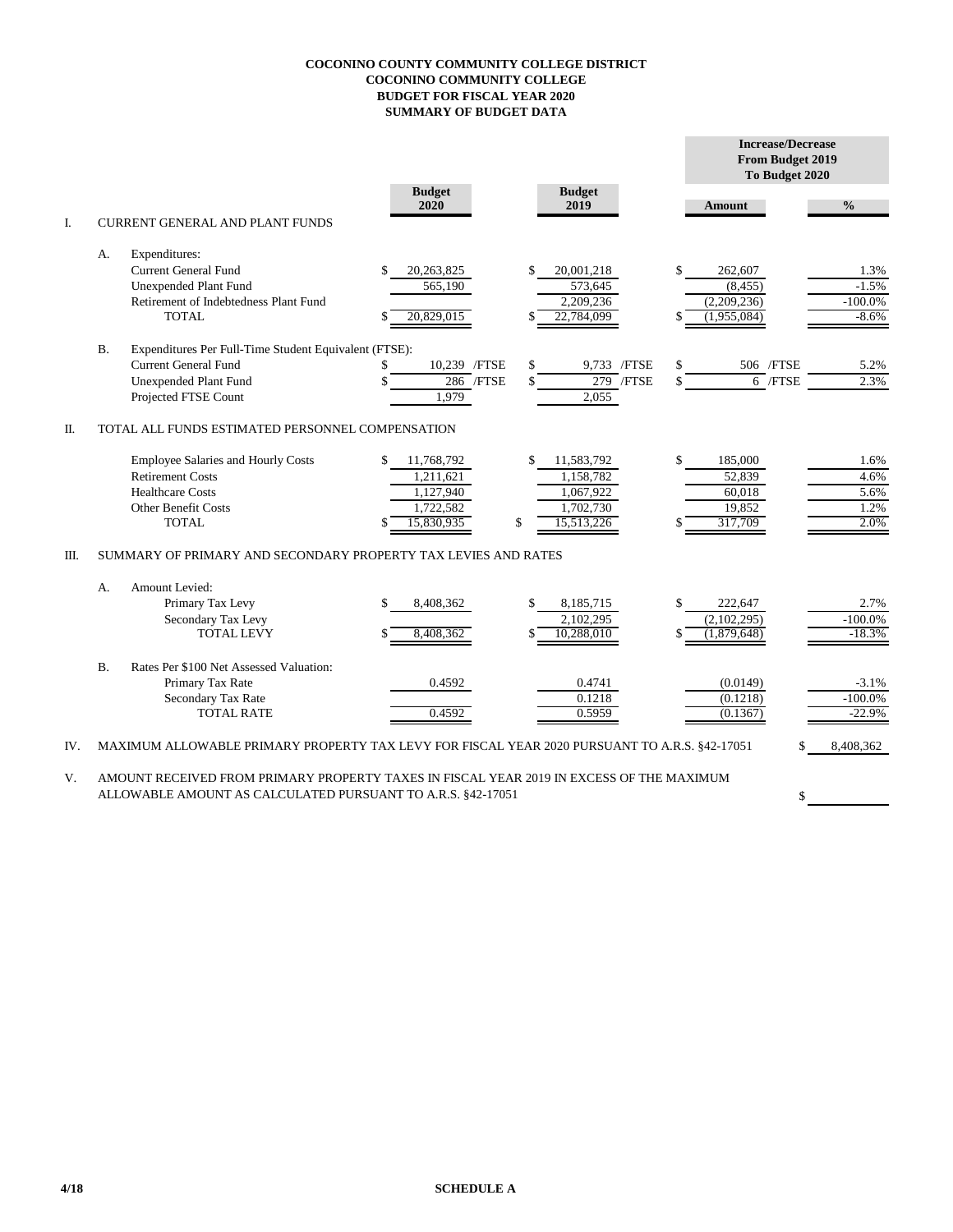## **COCONINO COUNTY COMMUNITY COLLEGE DISTRICT COCONINO COMMUNITY COLLEGE BUDGET FOR FISCAL YEAR 2020 RESOURCES**

|                                                     |               | <b>CURRENT FUNDS</b> |                       |             | <b>PLANT FUNDS</b> |       |                  |                 |            |
|-----------------------------------------------------|---------------|----------------------|-----------------------|-------------|--------------------|-------|------------------|-----------------|------------|
|                                                     | General       | Restricted           | Auxiliary             | Unexpended  | Retirement of      | Other | Total            | Total           | $\%$       |
|                                                     | Fund          | Fund                 | Fund                  | Plant Fund  | Indebtedness       | Funds | All Funds        | All Funds       | Increase/  |
|                                                     | 2020          | 2020                 | 2020                  | 2020        | 2020               | 2020  | 2020             | 2019            | Decrease   |
| <b>BEGINNING BALANCES-July 1*</b>                   |               |                      |                       |             |                    |       |                  |                 |            |
| Restricted                                          |               |                      |                       | \$          |                    |       | \$               | 59,941          | $-100.0\%$ |
| Unrestricted                                        | 9,761,159     |                      | 33,243                | 4,733,303   |                    |       | 14,527,705       | 13,603,608      | 6.8%       |
| <b>Total Beginning Balances</b>                     | 9,761,159     |                      | 33,243                | 4,733,303   |                    |       | 14,527,705       | 13,663,549      | 6.3%       |
|                                                     |               |                      |                       |             |                    |       |                  |                 |            |
| <b>REVENUES AND OTHER INFLOWS</b>                   |               |                      |                       |             |                    |       |                  |                 |            |
| <b>Student Tuition and Fees</b>                     |               |                      |                       |             |                    |       |                  |                 |            |
| <b>General Tuition</b>                              | 5,902,670     | $\mathbb{S}$         |                       | \$          |                    |       | \$<br>5,902,670  | \$<br>6,104,100 | $-3.3%$    |
| <b>Out-of-District Tuition</b>                      | 373,000       |                      |                       |             |                    |       | 373,000          | 200,000         | 86.5%      |
| Out-of-State Tuition                                | 1,350,000     |                      |                       |             |                    |       | 1,350,000        | 1,223,000       | 10.4%      |
| <b>Student Fees</b>                                 | 232,311       |                      |                       |             |                    |       | 232,311          | 289,040         | $-19.6%$   |
| Tuition and Fee Remissions or Waivers               | 36,050        |                      |                       |             |                    |       | 36,050           | 35,000          | 3.0%       |
| <b>State Appropriations</b>                         |               |                      |                       |             |                    |       |                  |                 |            |
| Maintenance Support                                 | 1,703,400     |                      |                       |             |                    |       | 1,703,400        | 1,749,200       | $-2.6%$    |
| <b>Equalization Aid</b>                             |               |                      |                       |             |                    |       |                  |                 |            |
| STEM & Workforce Development                        |               | 399,200              |                       |             |                    |       | 399,200          | 415,922         | $-4.0%$    |
| Property Taxes                                      |               |                      |                       |             |                    |       |                  |                 |            |
| Primary Tax Levy                                    | 8,383,362     |                      |                       |             |                    |       | 8,383,362        | 8,185,715       | 2.4%       |
| Secondary Tax Levy                                  |               |                      |                       |             |                    |       |                  | 2,102,295       | $-100.0%$  |
| Gifts, Grants, and Contracts                        | 182,000       | 4,905,008            |                       |             |                    |       | 5,087,008        | 5,057,214       | 0.6%       |
| Sales and Services                                  |               |                      | 17,750                |             |                    |       | 17,750           | 20,100          | $-11.7%$   |
| <b>Investment Income</b>                            | 315,000       |                      |                       |             |                    |       | 315,000          | 250,000         | 26.0%      |
| <b>State Shared Sales Tax</b>                       |               | 506,806              |                       |             |                    |       | 506,806          | 507,877         | $-0.2%$    |
| <b>Other Revenues</b>                               | 516,517       |                      |                       |             |                    |       | 516,517          | 571,200         | $-9.6%$    |
| Proceeds from Sale of Bonds                         |               |                      |                       |             |                    |       |                  |                 |            |
| <b>Total Revenues and Other Inflows</b>             | 18,994,310    | 5,811,014            | 17,750                |             |                    |       | 24,823,074       | 26,710,663      | $-7.1%$    |
|                                                     |               |                      |                       |             |                    |       |                  |                 |            |
| <b>TRANSFERS</b>                                    |               |                      |                       |             |                    |       |                  |                 |            |
| <b>Transfers</b> In                                 | 52,768        | 57,253               | 12,000                | 714,000     |                    |       | 836,021          | 827,825         | 1.0%       |
| (Transfers Out)                                     | (783, 253)    |                      |                       | (52,768)    |                    |       | (836, 021)       | (827, 825)      | 1.0%       |
| <b>Total Transfers</b>                              | (730, 485)    | 57,253               | 12,000                | 661.232     |                    |       |                  |                 |            |
|                                                     |               |                      |                       |             |                    |       |                  |                 |            |
| Less:                                               |               |                      |                       |             |                    |       |                  |                 |            |
| Stabilization                                       | (7,761,159)   |                      |                       |             |                    |       | (7,761,159)      | (6,542,973)     | 18.6%      |
| <b>Future Expenidtures</b>                          |               |                      | (25, 593)             | (4,829,345) |                    |       | (4,854,938)      | (5, 131, 296)   | $-5.4%$    |
|                                                     |               |                      |                       |             |                    |       |                  |                 |            |
|                                                     |               |                      |                       |             |                    |       |                  |                 |            |
|                                                     |               |                      |                       |             |                    |       |                  |                 |            |
| Total Resources Available for the Budget Year<br>\$ | 20,263,825 \$ | 5,868,267            | 37,400 \$<br><b>S</b> | 565,190 \$  |                    |       | 26,734,682<br>\$ | 28,699,943      | $-6.8%$    |

\*These amounts exclude amounts not in spendable form (i.e., prepaids, inventories, and capital assets) or amounts legally or contractually required to be maintained intact.